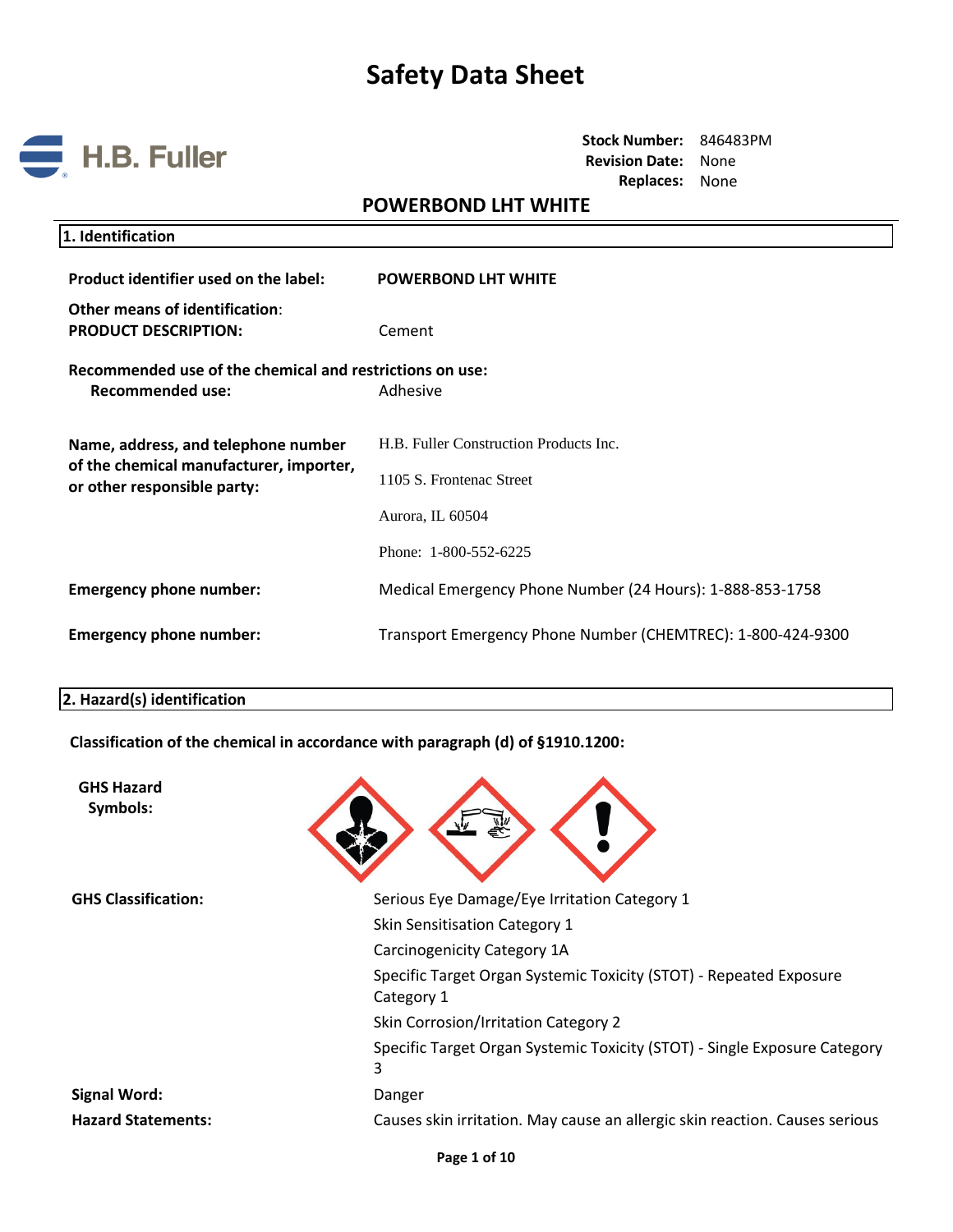

**Stock Number:** 846483PM **Revision Date:** None **Replaces:** None

# **POWERBOND LHT WHITE**

|                    | eye damage. May cause respiratory irritation. May cause drowsiness or<br>dizziness. May cause cancer. Causes damage to organs through<br>prolonged or repeated exposure.                                                                                                                                                                                                                                                                                                                                                                                                                                                                                                                                                                                                                                         |
|--------------------|------------------------------------------------------------------------------------------------------------------------------------------------------------------------------------------------------------------------------------------------------------------------------------------------------------------------------------------------------------------------------------------------------------------------------------------------------------------------------------------------------------------------------------------------------------------------------------------------------------------------------------------------------------------------------------------------------------------------------------------------------------------------------------------------------------------|
| <b>Prevention:</b> | Obtain special instructions before use. Do not handle until all safety<br>precautions have been read and understood. Do not breathe<br>dust/fume/gas/mist/vapours/spray. Avoid breathing<br>dust/fume/gas/mist/vapours/spray. Wash [<1>] thoroughly after<br>handling. Do not eat, drink or smoke when using this product. Use only<br>outdoors or in a well-ventilated area. Contaminated work clothing should<br>not be allowed out of the workplace. Wear protective gloves/protective<br>clothing/eye protection/face protection.                                                                                                                                                                                                                                                                            |
| <b>Response:</b>   | If on skin: Wash with plenty of water[/<1>] IF INHALED: Remove victim to<br>fresh air and keep at rest in a position comfortable for breathing. IF IN<br>EYES: Rinse cautiously with water for several minutes. Remove contact<br>lenses, if present and easy to do. Continue rinsing. IF exposed or<br>concerned: Get medical advice/ attention. Immediately call a POISON<br>CENTER or doctor/physician. Call a POISON CENTER or doctor/physician if<br>you feel unwell. Get medical advice/attention if you feel unwell. Specific<br>treatment (see [<1>]on this label). If skin irritation occurs: Get medical<br>advice/attention. If skin irritation or rash occurs: Get medical<br>advice/attention. Take off contaminated clothing and wash it before<br>reuse. Wash contaminated clothing before reuse. |
| Storage:           | Store in a well-ventilated place. Keep container tightly closed. Store<br>locked up.                                                                                                                                                                                                                                                                                                                                                                                                                                                                                                                                                                                                                                                                                                                             |
| Disposal:          | Dispose of contents/container to [<1>]                                                                                                                                                                                                                                                                                                                                                                                                                                                                                                                                                                                                                                                                                                                                                                           |

## **3. Composition/information on ingredients**

| <b>Chemical Name</b> | CAS#       | concentration % | <b>Note</b>   |
|----------------------|------------|-----------------|---------------|
| Portland cement      | 65997-15-1 | $30 - 50$       | * (see below) |
| Calcium oxide, CaO   | 1305-78-8  | $1 - 5$         | * (see below) |
| Crystalline silica   | 14808-60-7 | $50 - 70$       | * (see below) |

Unlisted ingredients are not 'hazardous' per the Occupational Safety and Health Administration Hazard Communication Standard (29 CFR 1910.1200) and/or are not found on the Canadian Workplace Hazardous Materials Information System ingredient disclosure list. See Section 8 for exposure limit guidelines.

| 4. First-aid measures |
|-----------------------|
|                       |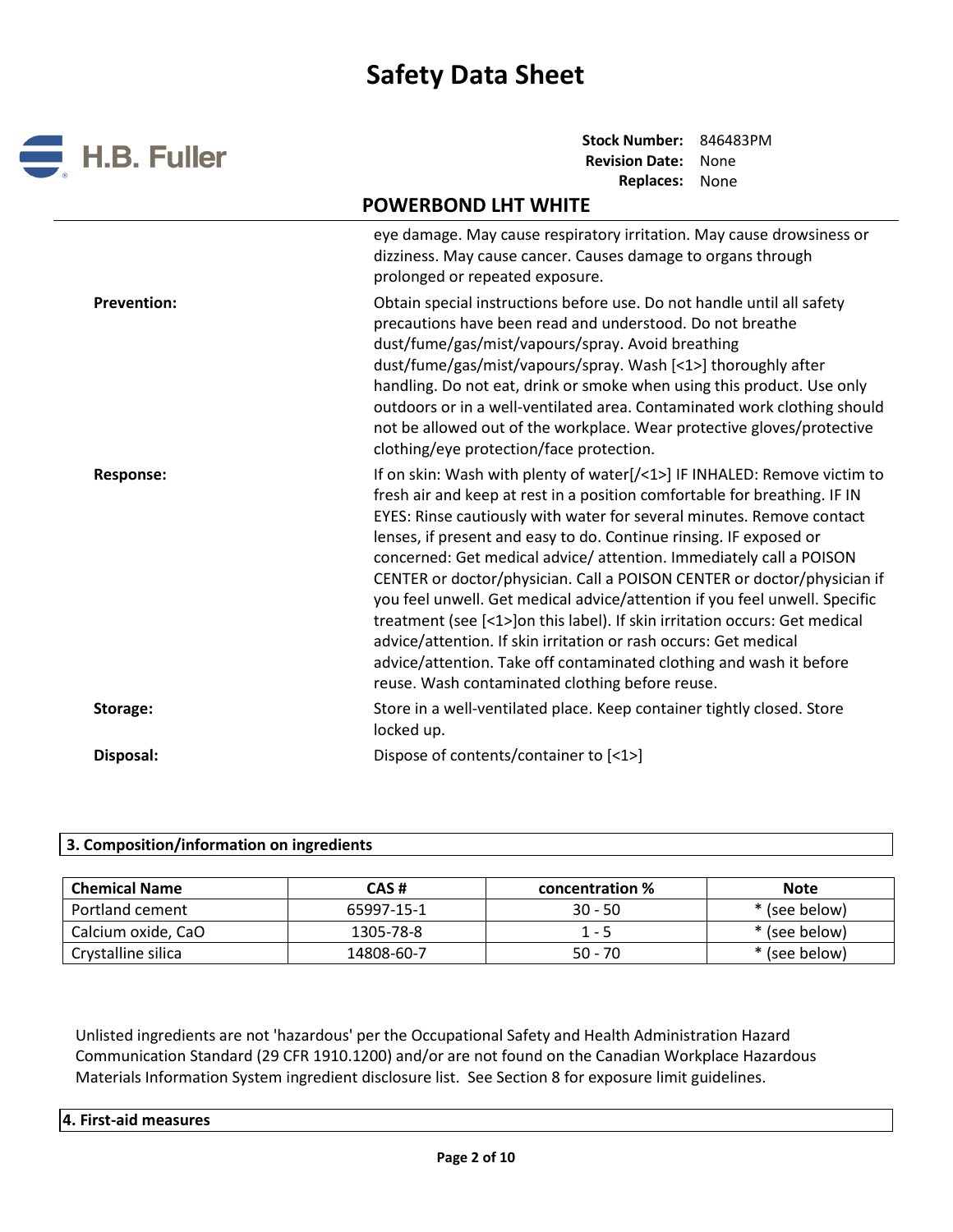

**Stock Number:** 846483PM **Revision Date:** None **Replaces:** None

## **POWERBOND LHT WHITE**

**Description of necessary measures, subdivided according to the different routes of exposure, i.e., inhalation, skin and eye contact, and ingestion:** 

| Inhalation:          | Remove to fresh air. Restore breathing, if necessary. Call a physician if<br>symptoms persist.                                                                                                                                                                                |
|----------------------|-------------------------------------------------------------------------------------------------------------------------------------------------------------------------------------------------------------------------------------------------------------------------------|
| Eye Contact:         | Immediately flush eyes with plenty of water for at least 20 minutes<br>retracting eyelids often. Tilt the head to prevent chemical from<br>transferring to the uncontaminated eye. Get immediate medical<br>attention and monitor the eye daily as advised by your physician. |
| <b>Skin Contact:</b> | Wash with soap and water. Remove contaminated clothing and launder.<br>Get medical attention if irritation develops or persists.                                                                                                                                              |
| Ingestion:           | Severely irritating. Do not induce vomiting. Seek medical attention<br>immediately. Drink 2 glasses of water or milk to dilute. Do not give<br>anything by mouth to an unconscious person.                                                                                    |

#### **5. Fire-fighting measures**

| Suitable (and unsuitable) extinguishing media:<br>Suitable extinguishing media:         | Use water spray, foam, dry chemical or carbon dioxide.                                                                     |
|-----------------------------------------------------------------------------------------|----------------------------------------------------------------------------------------------------------------------------|
| Specific hazards arising from the<br>chemical:<br><b>Hazardous combustion products:</b> | Carbon dioxide, Carbon monoxide                                                                                            |
| Special protective equipment and<br>precautions for fire-fighters:                      | Persons exposed to products of combustion should wear self-contained<br>breathing apparatus and full protective equipment. |

### **6. Accidental release measures**

| <b>Personal precautions, protective</b><br>equipment and emergency procedures: | Exposure to the spilled material may be irritating or harmful. Follow<br>personal protective equipment recommendations found in Section 8 of<br>this MSDS. Additional precautions may be necessary based on special<br>circumstances created by the spill including; the material spilled, the<br>quantity of the spill, the area in which the spill occurred. |
|--------------------------------------------------------------------------------|----------------------------------------------------------------------------------------------------------------------------------------------------------------------------------------------------------------------------------------------------------------------------------------------------------------------------------------------------------------|
| <b>Methods and materials for containment</b><br>and cleaning up:               | Avoid creating dusts. Eliminate ignition sources. If a vacuum is used,<br>ensure that the material is wetted or otherwise treated so an explosive<br>dust atmosphere is not created within the vacuum.                                                                                                                                                         |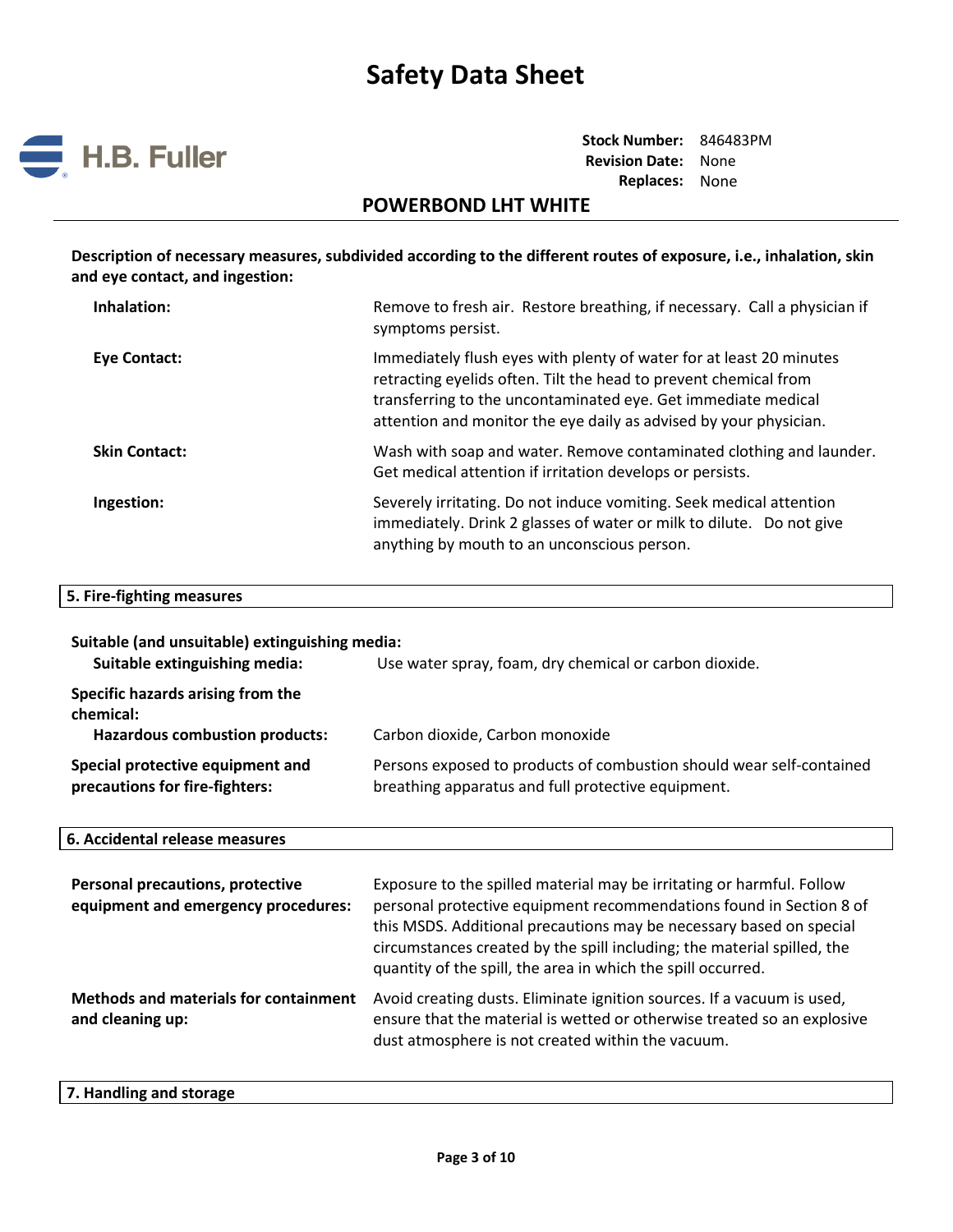

**Stock Number:** 846483PM **Revision Date:** None **Replaces:** None

# **POWERBOND LHT WHITE**

| <b>Precautions for safe handling:</b> | Avoid contacting and avoid breathing the material. Use only in a well |
|---------------------------------------|-----------------------------------------------------------------------|
|                                       | ventilated area. Avoid breathing material.                            |

This product contains an ingredient that may release formaldehyde at heated cure temperatures.

| Conditions for safe storage, including any incompatibilities: |                             |  |
|---------------------------------------------------------------|-----------------------------|--|
| Safe storage conditions:                                      | Store in a cool, dry place. |  |
| <b>Materials to Avoid/Chemical</b>                            | Not established             |  |
| Incompatibility:                                              |                             |  |

Consult the Technical Data Sheet for specific storage instructions.

### **8. Exposure controls/personal protection**

### **US EPA Occupational Exposure Limit**

| <b>Chemical Name</b> | <b>Note</b>   | <b>ACGIH EXPOSURE LIMITS</b>   | <b>OSHA PEL</b>            |
|----------------------|---------------|--------------------------------|----------------------------|
| Crystalline silica   | * (see below) | 0.025 mg/m3 TWA                | $((250)/(%SiO2 + 5)$ mppcf |
|                      |               | (respirable particulate        | TWA (respirable));         |
|                      |               | matter)                        | $((10)/(%SiO2 + 2)$ mg/m3  |
|                      |               | Not established                | TWA (respirable));         |
|                      |               |                                | $((30)/(%SiO2 + 2)$ mg/m3  |
|                      |               |                                | TWA (total dust))          |
| Portland cement      | * (see below) | 1 mg/m3 TWA (particulate       | 15 mg/m3 TWA (total dust); |
|                      |               | matter containing no           | 5 mg/m3 TWA (respirable    |
|                      |               | asbestos and <1%               | fraction)                  |
|                      |               | crystalline silica, respirable |                            |
|                      |               | particulate matter)            |                            |
|                      |               | Not established                |                            |
| Calcium carbonate    | * (see below) | No data available.             | 15 mg/m3 TWA (total dust); |
|                      |               | Not established                | 5 mg/m3 TWA (respirable    |
|                      |               |                                | fraction)                  |
| Calcium oxide, CaO   | * (see below) | 2 mg/m3 TWA                    | 5 mg/m3 TWA                |
|                      |               | Not established                |                            |

#### {EMSFORM\_03IHS}

**Appropriate engineering controls:** Use local exhaust ventilation or other engineering controls to minimize exposures.

#### **Individual protection measures, such as personal protective equipment:**

**Respiratory Protection:** Respiratory protection may be required to avoid overexposure when handling this product. Use a respirator if general room ventilation is not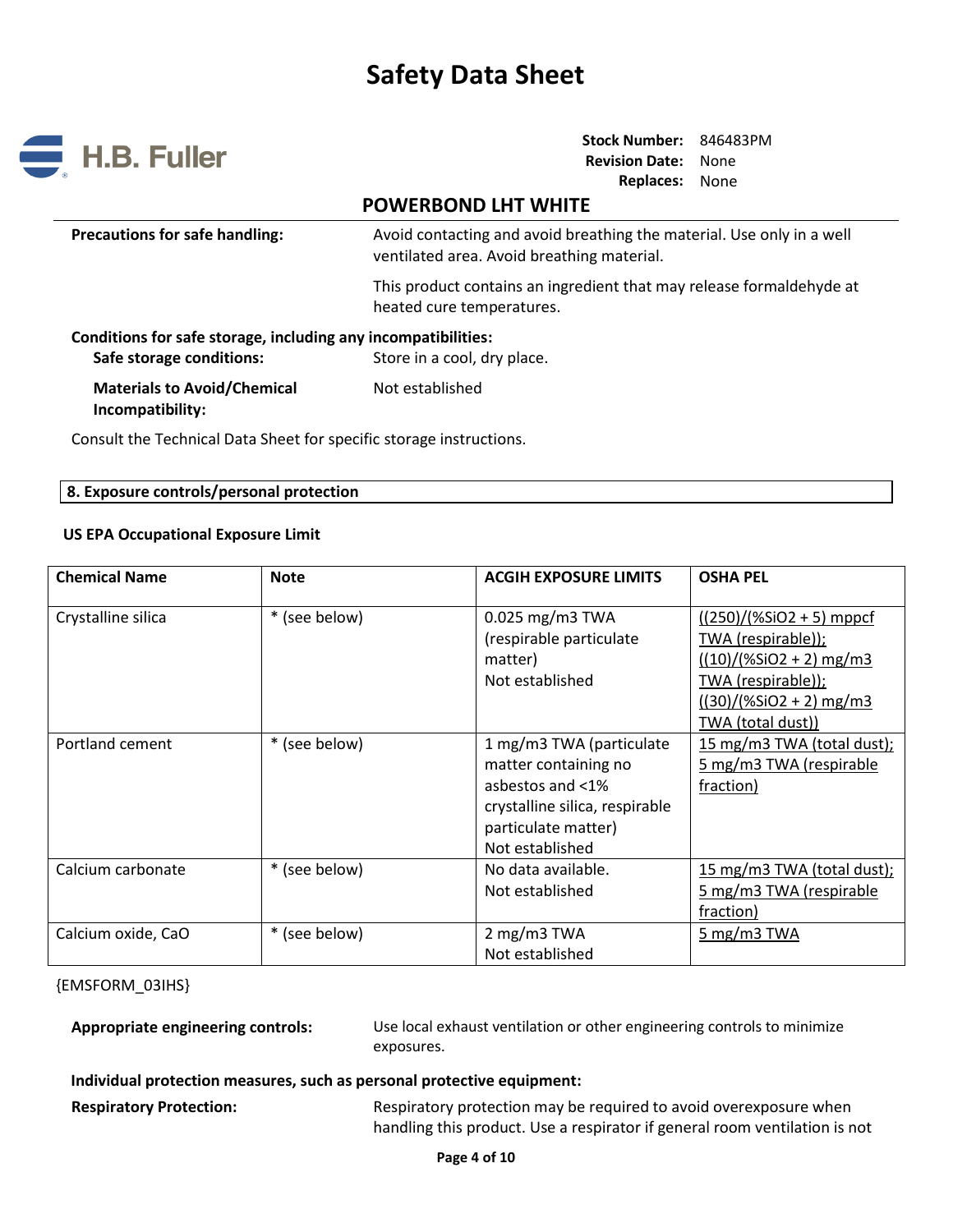

**Stock Number:** 846483PM **Revision Date:** None **Replaces:** None

|                            | <b>POWERBOND LHT WHITE</b>                                                                                                                                                                                                                                                                            |
|----------------------------|-------------------------------------------------------------------------------------------------------------------------------------------------------------------------------------------------------------------------------------------------------------------------------------------------------|
|                            | available or sufficient to eliminate symptoms.                                                                                                                                                                                                                                                        |
| <b>Respirator Type(s):</b> | NIOSH approved air purifying respirator with dust/mist filter.                                                                                                                                                                                                                                        |
| Eye protection:            | Wear safety glasses with side shields when handling this product. Wear<br>additional eye protection such as chemical splash goggles and/or face<br>shield when the possibility exists for eye contact with splashing or<br>spraying liquid, or airborne material. Have an eye wash station available. |
| Skin protection:           | Avoid skin contact by wearing chemically resistant gloves and long<br>sleeved shirt. An apron may be appropriate if splashing can occur.                                                                                                                                                              |
| Gloves:                    | Nitrile                                                                                                                                                                                                                                                                                               |

# **9. Physical and chemical properties**

| Appearance (physical state, color etc.):                   |                              |
|------------------------------------------------------------|------------------------------|
| <b>Physical state:</b>                                     | Solid                        |
| Color:                                                     | White                        |
| Odor:                                                      | Odorless                     |
| <b>Odor Threshold:</b>                                     | Not established              |
| pH:                                                        | Not established              |
| Melting point/freezing point (°C):                         |                              |
| Initial boiling point and boiling range<br>$(^{\circ}C)$ : | Not established              |
| Flash Point (°C):                                          | Non flammable                |
| <b>Evaporation Rate:</b>                                   | Not established              |
| Flammability (solid, gas):                                 | Not a flammable solid or gas |
| <b>Upper/lower flammability or explosive limits:</b>       |                              |
| Vapor pressure:                                            | Not established              |
| <b>Vapor density:</b>                                      | Not established              |
| <b>Relative density:</b>                                   | 1.34                         |
| Solubility(ies):                                           | Not determined               |
| <b>WEIGHT PER GALLON (lbs):</b>                            | 11.2                         |
| SOLIDS (% by weight):                                      | 100                          |
| <b>Volatiles by weight:</b>                                | 0                            |
|                                                            |                              |

**10. Stability and reactivity**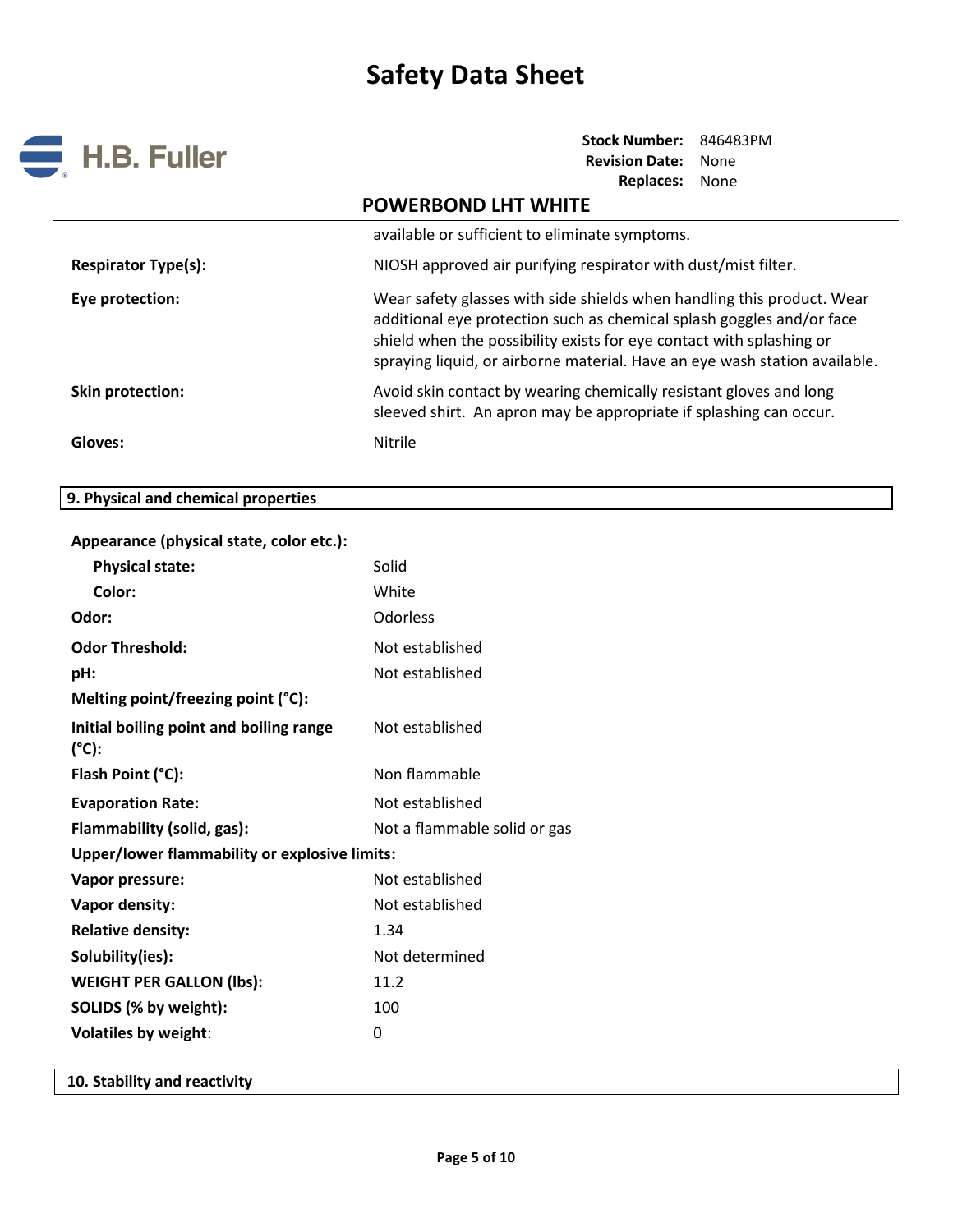

**Stock Number:** 846483PM **Revision Date:** None **Replaces:** None

# **POWERBOND LHT WHITE Chemical stability:** Stable under normal conditions. Possibility of hazardous reactions: Will not occur. **Incompatible materials:** Not established Hazardous decomposition products: Carbon monoxide, carbon dioxide **11. Toxicological information Description of the various toxicological (health) effects and the available data used to identify those effects: Target Organs Potentially Affected by Exposure:** Lungs **Medical Conditions Aggravated by Exposure:** Lung disease **Delayed and immediate effects and also chronic effects from short- and long-term exposure: Ingestion Irritation:** Severely irritating to mouth, throat, and stomach. Ingestion is not an anticipated route of exposure. Harmful if swallowed. **Skin Contact:** Can cause moderate skin irritation, defatting, and dermatitis. Not likely to can cause moderate skin irritation, defatting, and dermatitis. Not likely to cause permanent damage. **Inhalation Irritation:** Can cause moderate respiratory irritation. Dust may be slightly irritating to the respiratory tract. Inhalation of dusts produced during cutting, grinding or sanding of this product may cause irritation of the respiratory tract. Nasal perforation is possible from a single large or repeated smaller inhalation overexposures. **Eye Contact:** Can cause severe irritation. Eye contact may result in corneal injury. Symptoms may include discomfort or pain, excessive blinking and tear production, with marked redness and swelling of the conjunctiva. Temporary vision impairment (cloudy or blurred vision) is possible. **Skin Contact:** Upon prolonged or repeated contact, can cause moderate skin irritation, defatting, and dermatitis. Not likely to cause permanent damage. **Sensitization:** May cause an allergic skin reaction. **Mutagenicity:** No data available. **Reproductive and Developmental Toxicity:**  No data available. **Carcinogenicity:** Contains a material that may cause cancer. (This product contains a material that may cause cancer. (This product contains

crystalline silica, which is an IARC Category 1 carcinogen. As provided,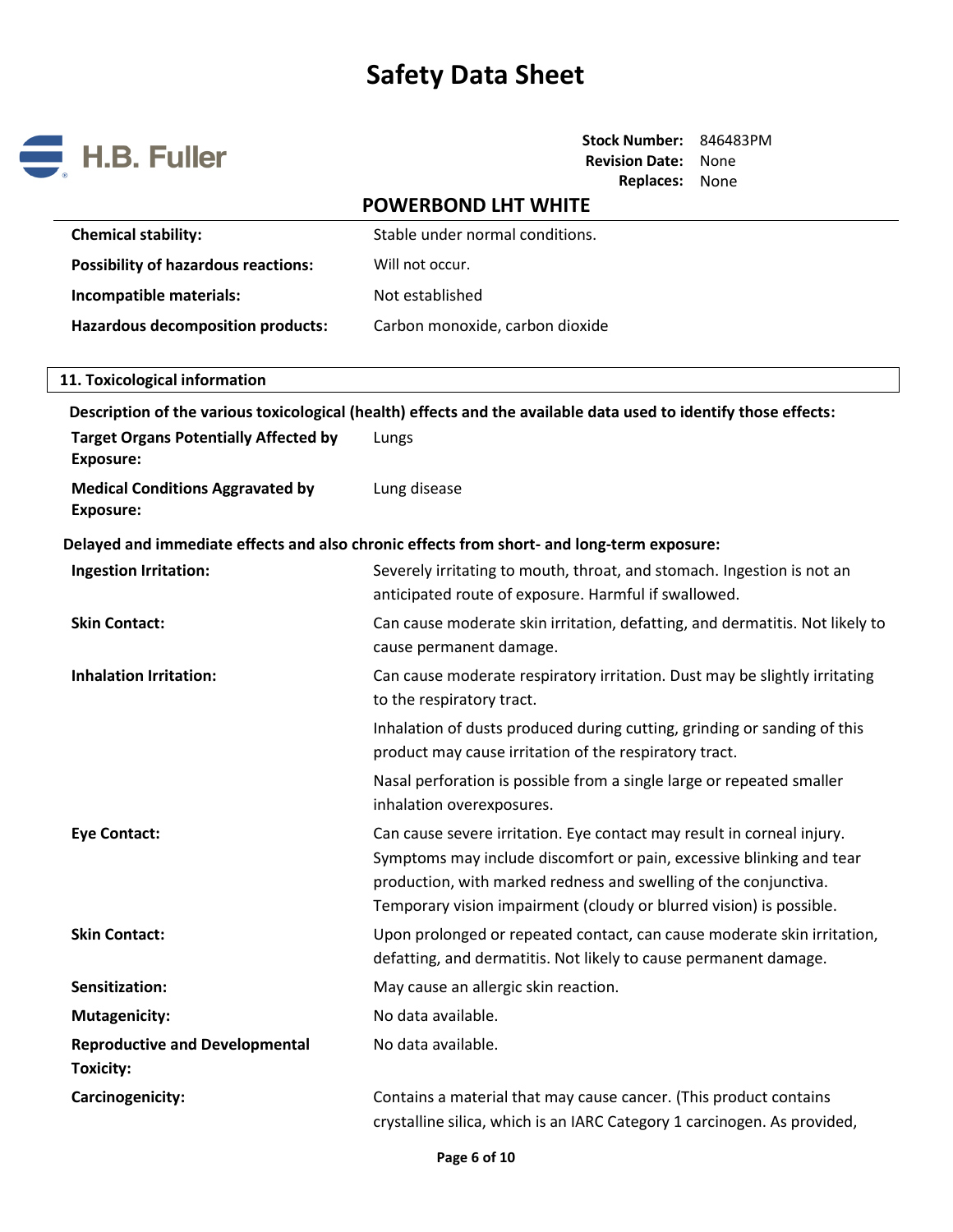

**Stock Number:** 846483PM **Revision Date:** None **Replaces:** None

# **POWERBOND LHT WHITE**

and during normal use of this product, the crystalline silica is encapsulated within the product. As such, it is considered to be inextricably bound, and not readily available for exposure.)

**STOT-single exposure:** No data available.

**STOT-repeated exposure:** Causes damage to organs through prolonged or repeated exposure.

**Aspiration hazard:** Not an aspiration hazard.

**Numerical measures of toxicity (such as acute toxicity estimates):**

| <b>Chemical Name</b> | LD50 Oral | LD50 Dermal | <b>LC50 Inhalation</b> |
|----------------------|-----------|-------------|------------------------|
|                      |           |             |                        |

**Is the hazardous chemical is listed in the National Toxicology Program (NTP) Report on Carcinogens (latest edition) or has been found to be a potential carcinogen in the International Agency for Research on Cancer (IARC) Monographs (latest edition), or by:**

| <b>Chemical Name</b> | <b>OSHA Carcinogen</b> | <b>IARC Carcinogen</b> | <b>NTP Carcinogen</b> |
|----------------------|------------------------|------------------------|-----------------------|
|                      |                        |                        |                       |

**12. Ecological information**

**Ecotoxicity (aquatic and terrestrial, where available):** No ecological information available for this product.

**Ecological Toxicity Data:** 

**This product has not been tested for ecological effects. Relevant information for components is listed below:**

| <b>Chemical Name</b>              | CAS# | <b>Aquatic EC50</b><br>Crustacea | <b>Aquatic ERC50</b><br><b>Algae</b> | <b>Aquatic LC50 Fish</b> |
|-----------------------------------|------|----------------------------------|--------------------------------------|--------------------------|
| Persistence and degradability:    |      | No data available.               |                                      |                          |
| <b>Bioaccumulative potential:</b> |      | No data available.               |                                      |                          |

**Mobility** in soil: **No data available. No data available.** 

**Description of waste residues and information on their safe handling and methods of disposal, including the disposal of any contaminated packaging:** 

To the best of our knowledge, this product does not meet the definition of hazardous waste under the U.S. EPA Hazardous Waste Regulations 40 CFR 261. Dispose of in an approved landfill. Consult your state, local or provincial authorities and your local waste vendor for more restrictive requirements.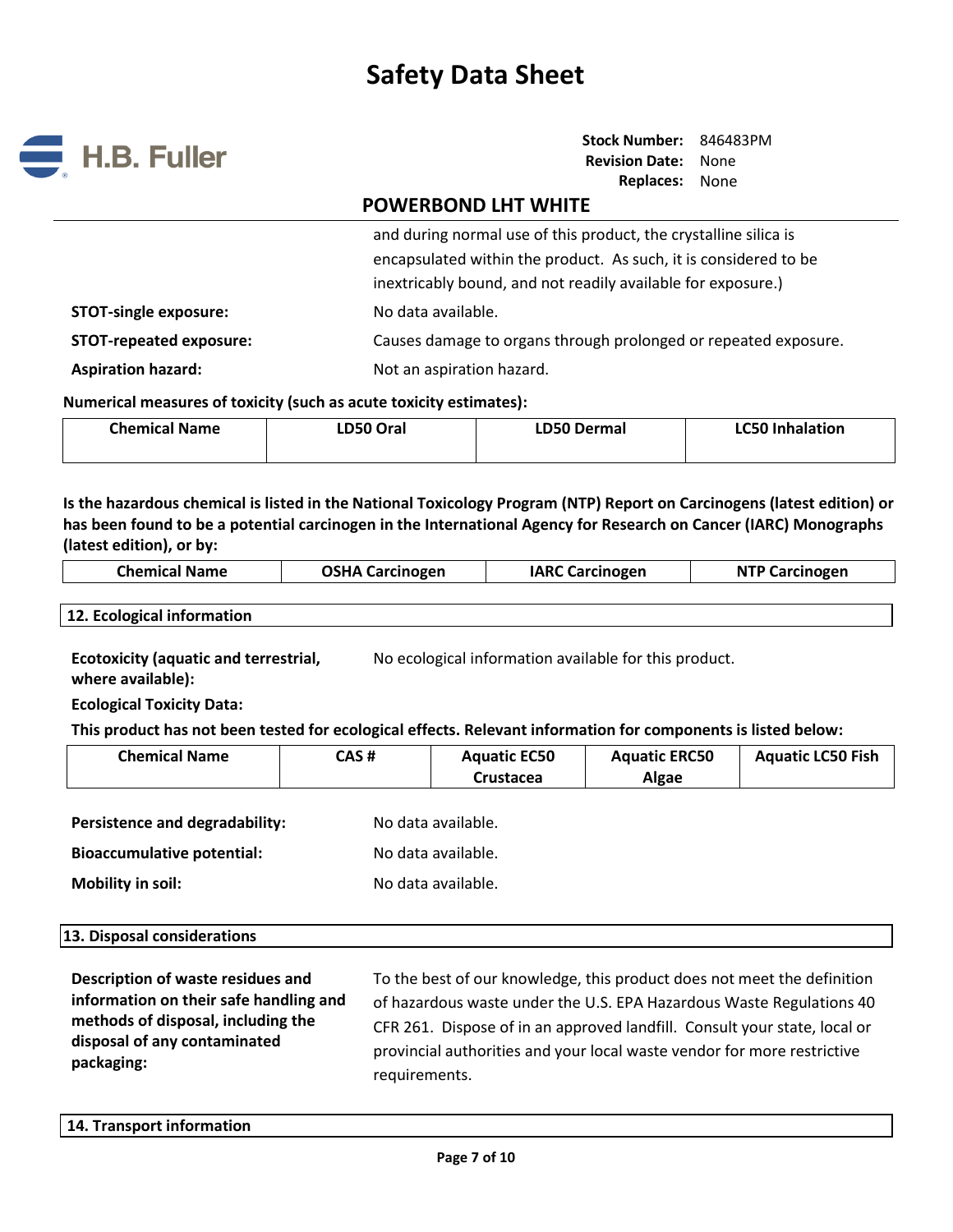

**Stock Number:** 846483PM **Revision Date:** None **Replaces:** None

## **POWERBOND LHT WHITE**

Consult Bill of Lading for transportation information.

**Carriage of dangerous goods by road (DOT), rail or inland waterways: International carriage of dangerous goods by sea (IMDG/IMO): International carriage of dangerous goods by air (IATA): UN Proper shipping name:** NOT REGULATED

**15. Regulatory information**

#### **INVENTORY STATUS**

| <b>U.S. TSCA Inventory:</b> | This product is in compliance with the Toxic Substances Control<br>Act's Inventory requirements.                                               |
|-----------------------------|------------------------------------------------------------------------------------------------------------------------------------------------|
| <b>CANADA DSL:</b>          | The components of this product are included on the DSL or are<br>exempt from DSL requirements.                                                 |
| <b>EU REACH:</b>            | As a result of the introduction of REACH into Europe, this<br>product cannot be imported into Europe unless the REACH<br>requirements are met. |
| <b>AUSTRALIA AICS:</b>      | This product contains a component that is not on the<br>Australian Inventory (AICS).                                                           |

If you need more information about the inventory status of this product call 651-236-5858.

**This product may contain chemical substances that are regulated for export by various government agencies (such as the Environmental Protection Agency, the Bureau of Industry and Security, or the Drug Enforcement Administration, among others). Before exporting this product from the USA or Canada, we recommend you contact us at reg.request@hbfuller.com to request an export review.**

**FEDERAL REPORTING**

**EPA SARA Title III Section 313:**

**Unless listed below, this product does not contain toxic chemical(s) subject to the reporting requirements of section 313 of Title III of the Superfund Amendments and Reauthorization Act of 1986 (SARA) and 40 CFR part 372. EPA has advised that when a percentage range is listed the midpoint may be used to fulfill reporting obligations.**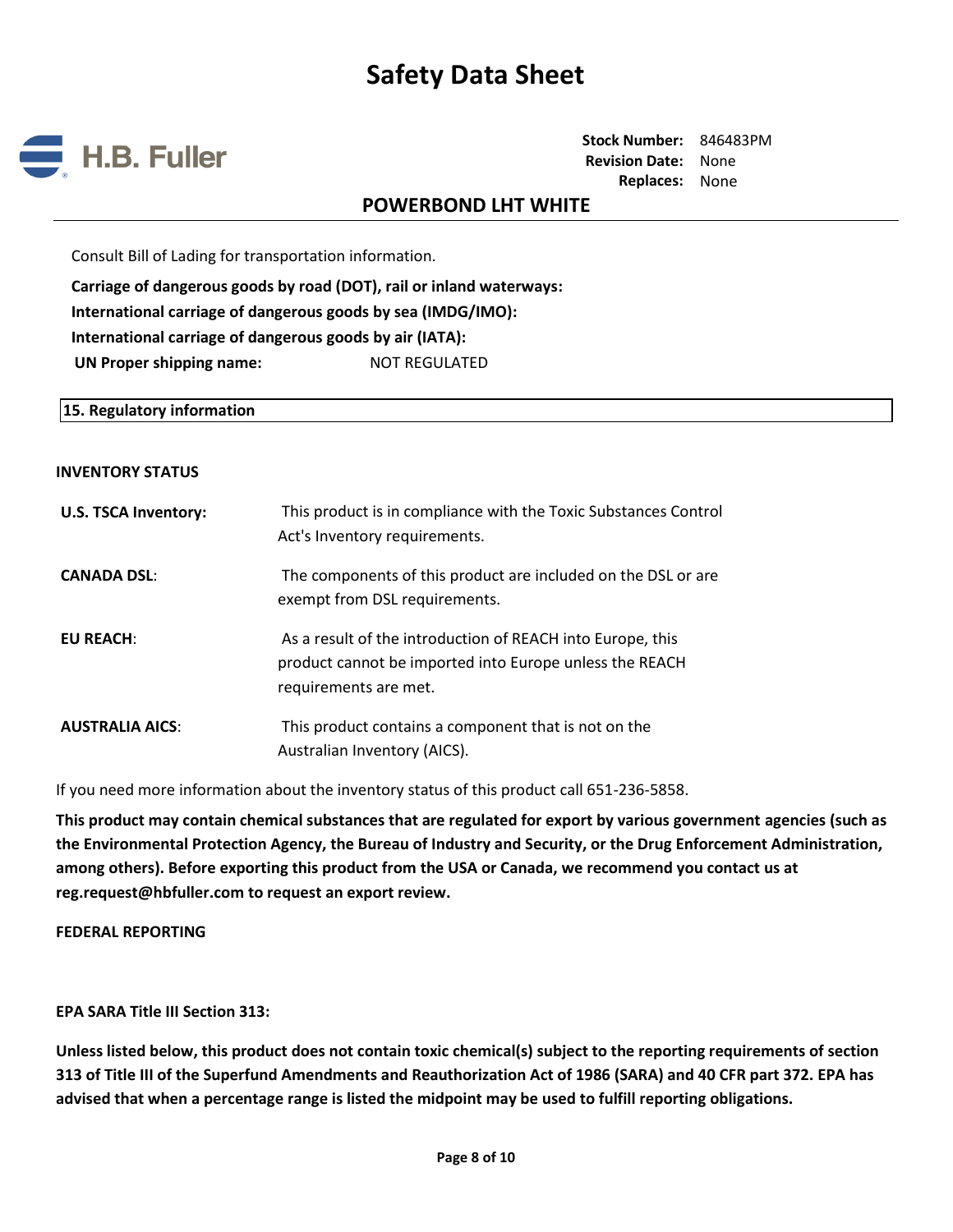

**Stock Number:** 846483PM **Revision Date:** None **Replaces:** None

# **POWERBOND LHT WHITE**

| $\cap$ hemical $\sim$<br><b>Name</b><br>. | ጠረዝ<br>52 H | concentration %<br>. |
|-------------------------------------------|-------------|----------------------|
|                                           |             |                      |

#### **STATE REPORTING**

Proposition 65, The Safe Drinking Water and Toxic Enforcement Act of 1986:

Unless listed below, this product does not contain known levels of any chemical known to the State of California to cause cancer or reproductive harm.

| <b>Chemical Name</b> |                          | CAS#           | concentration % |
|----------------------|--------------------------|----------------|-----------------|
| Quartz               | (Carcinogen)             | 14808-60-7     | $50 - 70$       |
| Titanium dioxide     | (Carcinogen)             | 13463-67-7     | $0.1 - 1$       |
| Chromium VI          | (Carcinogen)             | Not applicable | $0.1 - 1$       |
| Nickel               | (Carcinogen)             | Not applicable | $0.1 - 1$       |
| Lead compounds       | (Carcinogen)             | Not applicable | $0.1 - 1$       |
| Acetaldehyde         | (Carcinogen)             | 75-07-0        | $< 10$ ppm      |
| Methanol             | (Developmental<br>toxin) | 67-56-1        | $0.001 - 0.01$  |

## **Substances of Very High Concern (SVHC) Content:**

Unless listed below, this product does not contain SVHC's at 0.1% or greater, as of the version date of this SDS.

### **16. Other information, including date of preparation or last revision.**

#### **SDS Prepared by:**

#### **Revision Date:** None

This Safety Data Sheet is prepared to comply with the United States Occupational Safety and Health Administration (OSHA) Hazard Communication Standard (29 CFR 1910.1200) and the Canadian Workplace Hazardous Materials